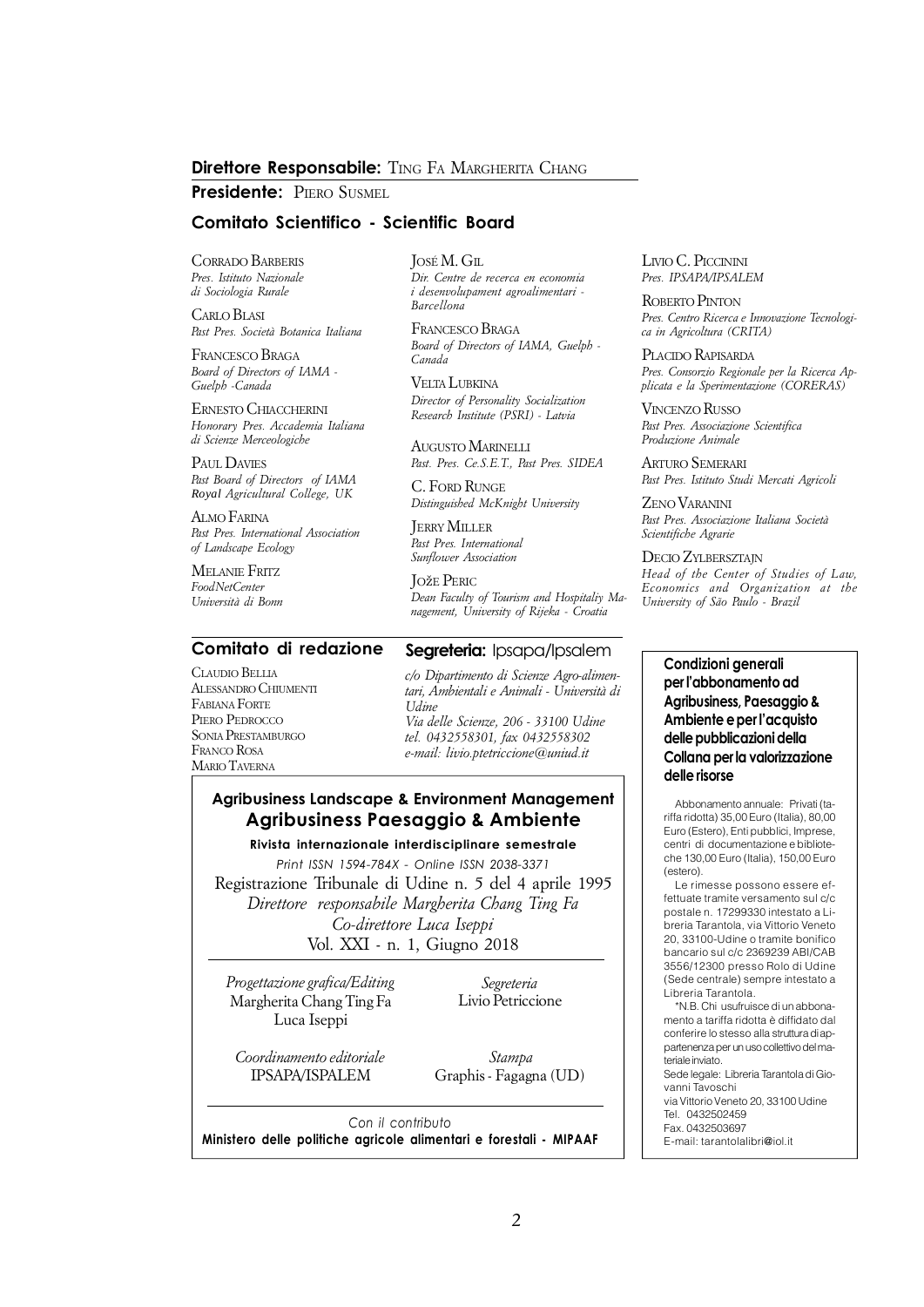# **Osservatorio dell'agribusiness**

#### *8*

*LIVIO PETRICCIONE Il "dov'era e com'era" nella [ricostruzione del teatro Galli](https://docs.google.com/viewer?a=v&pid=sites&srcid=ZGVmYXVsdGRvbWFpbnxhZ3JpYnVzaW5lc3NwYWVzYWdnaW9hbWJpZW50ZXxneDozYTZkNjdhOTRkNTcxMDM5)  di Rimini*

## *36*

*TEODORO SEMERARO, ROBERTA ARETANO [Rigenerazione territoriale:](https://docs.google.com/viewer?a=v&pid=sites&srcid=ZGVmYXVsdGRvbWFpbnxhZ3JpYnVzaW5lc3NwYWVzYWdnaW9hbWJpZW50ZXxneDo0MjhiNDM2ZTY3ZDVlMzVk) un processo senza fine*

#### *79*

*NADIA FAVA [Barcelona's Port: the Con](https://docs.google.com/viewer?a=v&pid=sites&srcid=ZGVmYXVsdGRvbWFpbnxhZ3JpYnVzaW5lc3NwYWVzYWdnaW9hbWJpZW50ZXxneDo2NTFiMmFiM2VlMDZjMmEz)struction of the "Spectacle of the Sea"*

# **Controsservatorio ambiente e territorio**

*14*

*CLAUDIA BATTAINO, LUCA ZECCHIN Intersezioni fra visibile e [invisibile. Scavi tracce indizi](https://docs.google.com/viewer?a=v&pid=sites&srcid=ZGVmYXVsdGRvbWFpbnxhZ3JpYnVzaW5lc3NwYWVzYWdnaW9hbWJpZW50ZXxneDpiNDAzZjNkMTA2M2Y5MDM)  per (ri-attivare) Aquileia*

## *28*

*ANTONELLA VERSACI, ALESSIO CARDACI Il Waterfront di Messina. [Maregrosso, cuore della città,](https://docs.google.com/viewer?a=v&pid=sites&srcid=ZGVmYXVsdGRvbWFpbnxhZ3JpYnVzaW5lc3NwYWVzYWdnaW9hbWJpZW50ZXxneDozNDI3NDU4MTQyYjdhYjU1) tra evoluzione e involuzione*

# *43*

*PAOLO MIRA [Il duomo "incompiuto" di](https://docs.google.com/viewer?a=v&pid=sites&srcid=ZGVmYXVsdGRvbWFpbnxhZ3JpYnVzaW5lc3NwYWVzYWdnaW9hbWJpZW50ZXxneDozMjU5MWM0ZGZkM2ZjZWU1) Alessandro Antonelli a Novara*

## *66*

*DANIELA CACACE [Il disegno come strumento di co-](https://docs.google.com/viewer?a=v&pid=sites&srcid=ZGVmYXVsdGRvbWFpbnxhZ3JpYnVzaW5lc3NwYWVzYWdnaW9hbWJpZW50ZXxneDoyOGFhZjMwMWYyYzVjYzRm)[La soggettività del bello](https://docs.google.com/viewer?a=v&pid=sites&srcid=ZGVmYXVsdGRvbWFpbnxhZ3JpYnVzaW5lc3NwYWVzYWdnaW9hbWJpZW50ZXxneDoxNjQ5YjhjYjBhN2NlN2Yx) noscenza. Modificazioni antropiche e naturali nella Valle del Sarno tra XIX e XXI secolo*

**Paesaggio e risorse**

# *22*

*LOREDANA FICARELLI, MARIANGELA TURCHIARULO The L[andscape](https://docs.google.com/viewer?a=v&pid=sites&srcid=ZGVmYXVsdGRvbWFpbnxhZ3JpYnVzaW5lc3NwYWVzYWdnaW9hbWJpZW50ZXxneDozYTJiNDc4ZGUwNDMxMWU1) Form as Act of Visual Perception*

## *51*

*ALESSANDRO RANIERI*

*The Tourist Attraction Through the Cultural Valorization. Sannio [and its Villages: from Paradise](https://docs.google.com/viewer?a=v&pid=sites&srcid=ZGVmYXVsdGRvbWFpbnxhZ3JpYnVzaW5lc3NwYWVzYWdnaW9hbWJpZW50ZXxneDo1ZWU0YTIyYWVlZTEyZWIy) Lost to Smar-Touristic Land*

## *58*

#### *ALESSANDRO PREMIER*

*[Originality vs. Imitation. Tech](https://docs.google.com/viewer?a=v&pid=sites&srcid=ZGVmYXVsdGRvbWFpbnxhZ3JpYnVzaW5lc3NwYWVzYWdnaW9hbWJpZW50ZXxneDpkMmUxNzg2YjlkYzM1ZDM)nologies and the Influence of OP Art in the Design of Contemporary Façades*

#### *72*

*CARLO DAL CORTIVO*

# **Recensioni e informazioni**

#### *86*

*Associazione IPSAPA*

## *87*

*Norme per i collaboratori*

*Il testo integrale delle norme per i collaboratori è diffusa via Internet ai seguenti indirizzi:<https://sites.google.com/site/agribusinesspaesaggioambiente/> home/norme-per-i-collaboratori.*

*Archivio riviste fino al 2009 <http://www.ipsapa.it/archive.htm> e dal 2010 <https://sites.google.com/site/agribusinesspaesaggioambiente/home>. La pubblicazione di uno scritto non implica necessariamente l'avallo delle tesi in esso sostenute da parte del Direttore della rivista, del Comitato Scientifico, del Comitato di Redazione e dell'Editore. Ogni autore è personalmente responsabile della forma e del contenuto di quanto pubblicato.*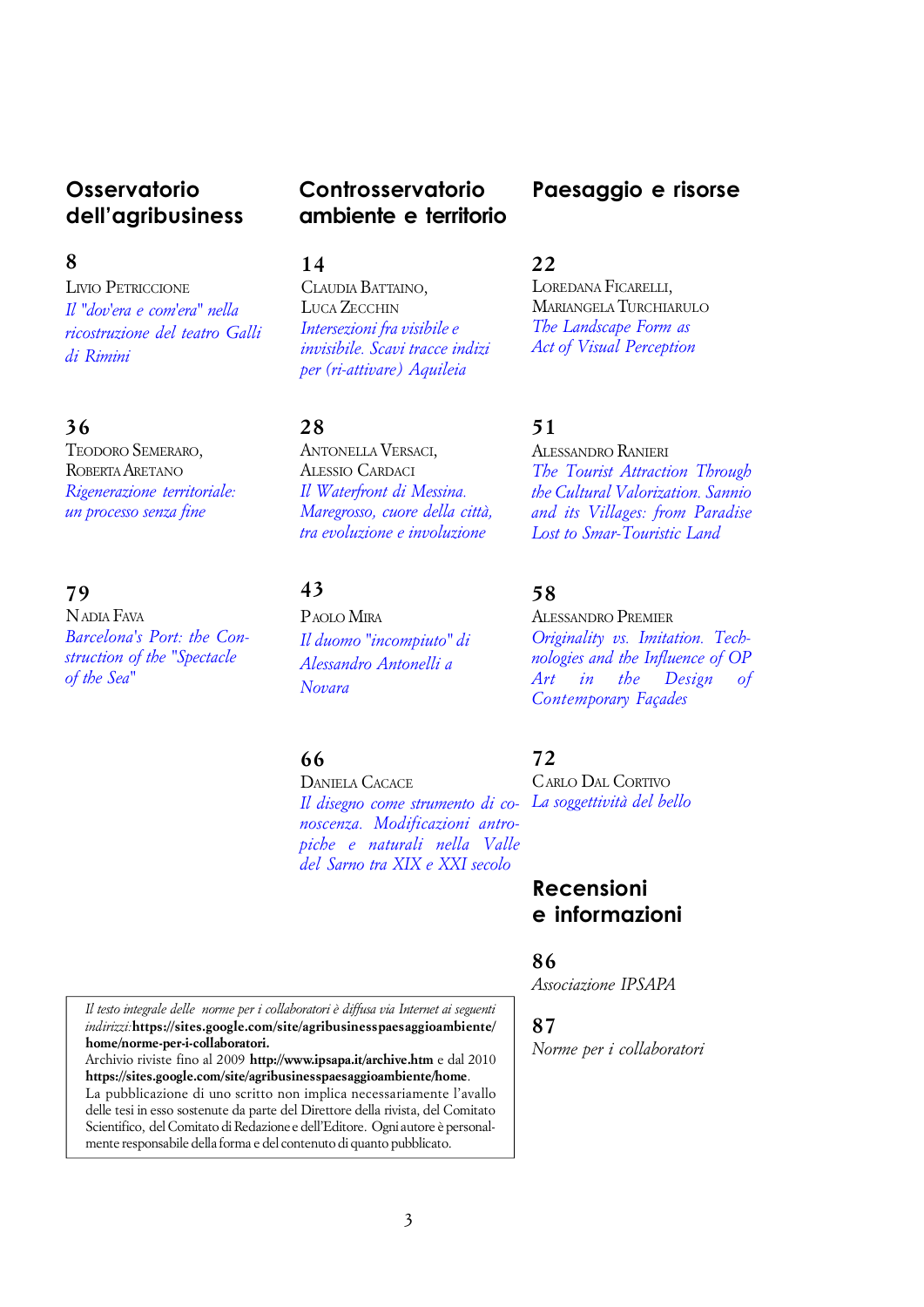# Originality vs. Imitation

Technologies and the Influence of OP Art in the Design of Contemporary Façades

*Originality vs. Imitation. Technologies and the Influence of OP Art in the Design of Contemporary Façades. Building façades can reproduce virtual dynamism despite being realised with static components. This is the case with some façades that have been designed to exercise a perceptive dynamic effect on the observer. Such effects are inspired by Optical Art (OP Art). The aim of this paper is to propose a taxonomy of original technological solutions to obtain dynamic effects on static façades in relation to the different contexts in which the buildings are located, in contrast to the recurrent reinterpretation of stereotypical patterns. The study will make use of significant examples of different building façades to explore this aspect.*

*Keywords: Colour, façade design, environmental design, architectural technology*

*The globalisation of construction techniques has brought with it, for many years now, the realisation of apparently very similar buildings to all latitudes, gradually reducing the value of*



*Paesaggio e risorse*

*ALESSANDRO PREMIER*

*regionalism and the concept of Genius Loci (Norberg-Schulz, 1980). In fact, the Genius Loci is constantly changing according to the change in citizens' life styles (Zennaro, 2009, p. 56). In our age of Liquid Modernity (Bauman, 2000), everything is changing rapidly and even that which is static, like buildings, must continuously change, or must at least give the appearance of doing so. Architecture is not exempt from this demand, since "architecture should speak of its time and place" (Gehry, 1993, p. 43), and it is, above* *all, the façades of buildings that tells this story.*

*ALESSANDRO PREMIER*

*Today we have many solutions at our disposal to achieve façades that are able to continuously change, thanks to moving elements activated by electronic, mechanical, and smart technologies. We call these dynamic façades. However, not all dynamic façades must necessarily involve moving elements in order to achieve an everchanging appearance: in fact, there are façades that make use of mechanical dynamism and façades that make use of perceptual dynamism (Gasparini, 2011, p. 56). Perceptual dynamism can be achieved through the creation of images through the use of electronic technologies (such as lights, projectors, etc.). However, façades can also reproduce virtual dynamism even if they are static. It is in this particular type of façade that we are interested for the purposes of this research.*

*Whilst Kinetic Art represents the cultural reference for mechanical dynamic façades, the cultural reference for static façades with virtual*

*Polytechnic Department of Engineering and Architecture , University of Udine, Italy,E-mail: [alessandro.premier@uniud.it](mailto:alessandro.premier@uniud.it)*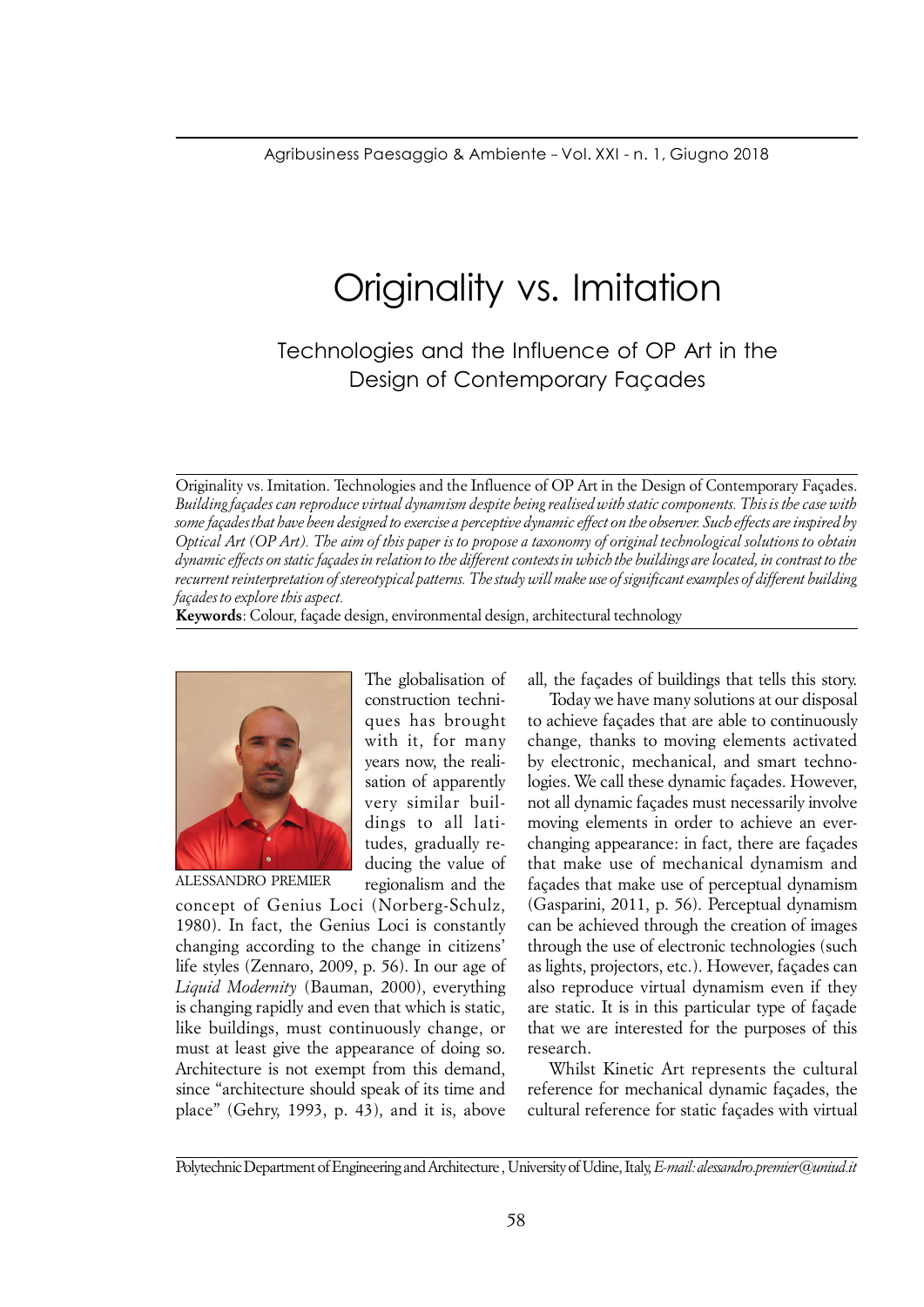*dynamic effect seems to be Optical Art (Op Art). "Optical art is a style of visual art that uses optical illusions" (Atkins, 1997). Typically, Op Art paintings and drawings give the viewer the impression of movement, hidden images, flashing and vibrating patterns, or of swelling or warping. These effects can be achieved on 2D or 3D static surfaces using specific colour combinations and patterns. Many of the effects that are employed today in building façades were first experimented in the nineteen-sixties. Designers can make use of black and white contrast to generate hidden images, as in Bridget Riley's works. A much-discussed example of this is the façade of the Swanston Square Apartment Tower by ARM Architecture, located in Melbourne (2015). This is the socalled "Barak Building", owing to the face of William Barak, the celebrated indigenous leader, that appears between the southern and eastern façades. The image of the face is obtained through the contrast of white panels bolted onto black balcony slabs, which reproduce a black and white pattern. Designers can make use of colour contrast and specific patterns to achieve a warping effect as in, for example, Victor Vasarely's works. An emblematic example of this kind is the façade of the Research Laboratory at the University Medical Centre in Groningen, designed by UNStudio (2008). Simulation of virtual movement and tension can be achieved through other combinations of shapes, such as in Getulio Alviani's works. A significant example of this is the main façade of the Richard Desmond Children's Eye Centre in London, designed by Penoyre & Prasad and Lightscape Projects (2009). These kinds of effects can also be achieved working only with colour contrasts, as in, among other examples, the famous ceramic envelope of the Brandhorst Museum in Munich (2008) or the Prairiefire Museum at Overland Park, USA (2014).*

## **1. Static Façades vs. Dynamic Façades**

*Dynamic façades are characterised by moving*

*elements of different shapes, materials, and colours, that can be put into action through the use of different technologies: electrical, mechanical, smart, etc., very often combined together. Generally, the goal of these façades is to be able to adapt to different environmental conditions, and to optimise building envelope performances. The effect perceived by the observer is of a surface in constant flux. Elements of different colour, depending on their combination, may increase the complexity of the façade. This can be very important, for example, in peripheral or industrial contexts, where grey tones dominate the environment. A truly sustainable façade design must deal with this problem, creating man-made artefacts that are able to enhance the quality of the environment through the use of special design strategies.*

*Sometimes, in order to reduce costs, it is necessary to adopt less complex technological solutions even if the designer is still interested in retaining the perception of movement and dynamism. The effect of movement (or dynamic effect) can be very important, since it can bring "life" to humdrum neighbourhoods. This can also be achieved using cheap technological solutions. These are static façades with dynamic effects. In these kinds of façades, colour design and the shape of cladding elements are the most important features.*

*Colour combinations can create vibrant contrasts that are able to generate certain effects of dynamism. This can be seen in both 2D and 3D façades. For our purposes, the term 2D façade refers to those architectural envelopes that are characterised by a flat skin, whilst 3D façade refers to those that are characterised by a skin consisting of three-dimensional parts or cladding elements.*

*As previously stated, the cultural references for this type of design solution seem to be drawn from Optical Art (Op art). Generally, these effects are achieved on 2D static surfaces. For the most part, these effects were experimented during the nineteen-sixties, but many optical paintings were already being created in the nineteen-thirties. These are being applied today in architecture where, following Op Art*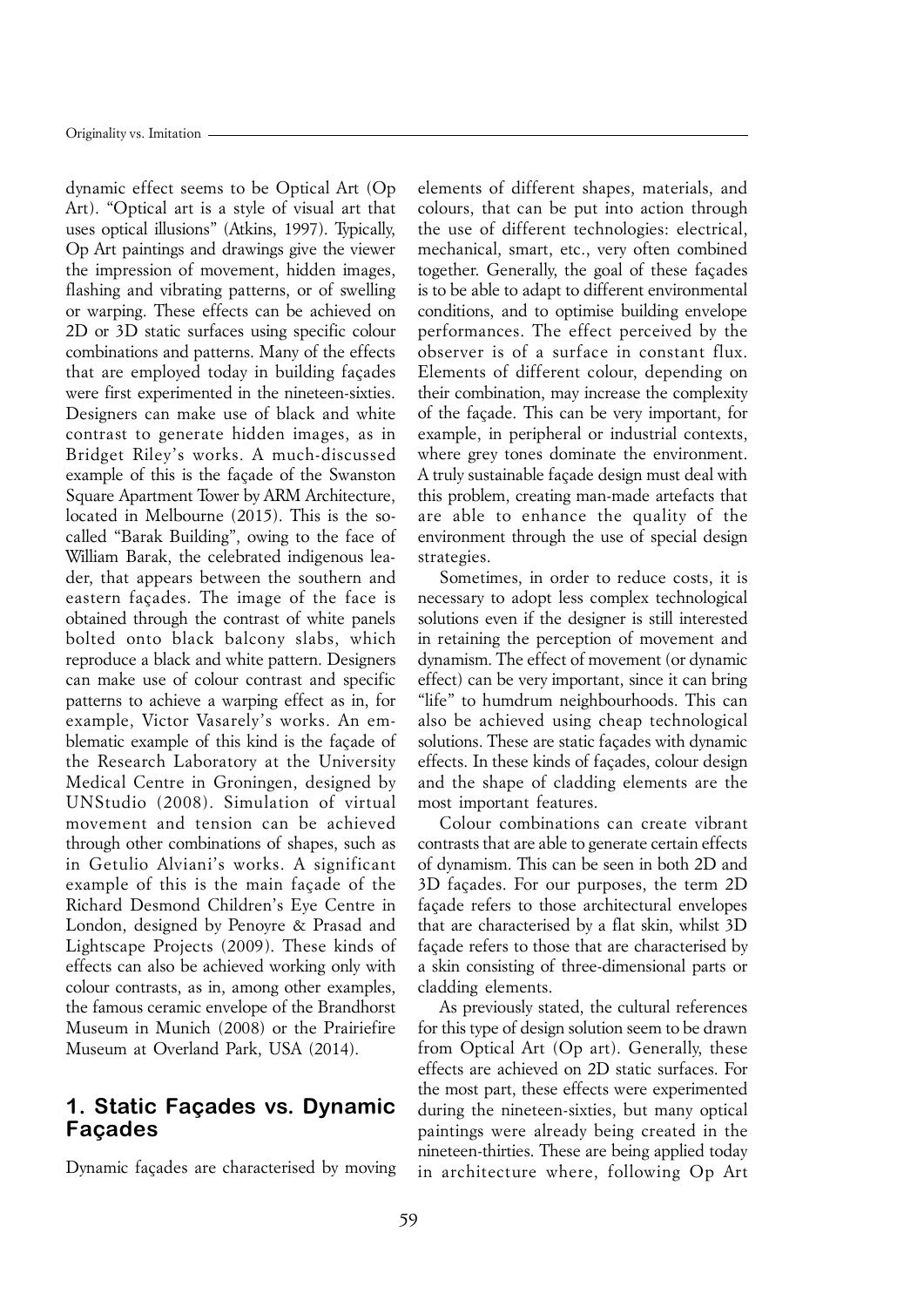*techniques, designers can make use of black and white or colour contrasts to achieve their goals.*

*To generate the perception of image or movement, as in Bridget Riley's works, designers can use the contrast of black and white. An example of "perception of movement" is the famous painting "Hesitate" (1964), which is composed of black dots fading on a white background, simulating two opposite curved surfaces (http:// [www.tate.org.uk/art/artworks/riley-hesitate](http://www.tate.org.uk/art/artworks/riley-hesitate-)t04132). An example of "hidden image" is the famous "Zebra" by Victor Vasarely (1950), in which black and white diagonal lines change the shape to create the image of a zebra (https:/ /www.wikiart.org/en/victor-vasarely/zebra-1950).*

*Victor Vasarely also used colour contrast to enhance certain shapes, generate warping, or create the perception of movement. An emblematic example of simulation of movement is the famous painting "Majus" (1973). This is a composition of circles inside squares that uses the contrast of hot and cold colours to create the sensation of a vortex (http:// [www.galleriesinparis.com/exhibitions/victor](http://www.galleriesinparis.com/exhibitions/victor-)vasarely/).*

*The sensation of tension and movement can also be achieved with other types of pattern. In Bridget Riley's "Nataraja" (1993), the tension is created by a dense network of diagonal polygons of various colours. It looks like a sort of "rain of colours", mainly using red, green, blue, and yellow tones (http:// [www.tate.org.uk/art/artworks/riley-nataraja](http://www.tate.org.uk/art/artworks/riley-nataraja-)t06859).*

*In Bridget Riley's "To a Summer's Day 2" (1980), the sensation of movement is created by a flow of undulated lines of different colour over a white background [\(http://www.tate.org.uk/art/](http://www.tate.org.uk/art/) artworks/riley-to-a-summers-day-2-t03375).*

*As previously said, this research has concentrated on the analysis of examples of architectural façades with the aim of finding a taxonomy of technological solutions to obtain dynamic effects on static façades in relation to the different contexts in which the buildings are located.*

## **2. Methodology of the research: surface design and constructive innovation**

*Different architectural projects have been studied following a precise scheme, namely: a) façade technology; b) components; c) pattern; d) colour strategy; and e) final effect.*

*The goal is to provide a reading of the design strategies achieved through Op Art as innovative tools for the construction of contemporary façades, highlighting the relationships between these strategies and some of the most important issues of façade technology: empty vs. full, closed vs. opened, matt vs. translucent, quality vs. quantity, heavy vs. light, and dynamic vs. static.*

*a) Façade Technology. This is important because its choice is strategic for the realisation of the cladding of the façade. It is the fundamental part that generates the relationships between the building and the environment. In the above-mentioned Barak Building in Melbourne [\(http://armarchitecture.com.au/](http://armarchitecture.com.au/) projects/barak-building/), for example, the glass cladding is strategic for the final effect of the façade because it constitutes the black background on which the white balconies are fastened and, together, these elements realise the final design of the façade.*

*b) Components. These are important because, as single elements, they together form the façade pattern that is one of the most important aspects of regular composition. Components can be the same or be different from each other (in terms of shape, size, colour, etc.). Their colour and surface finish can be very important for the relationship between the façade and the natural light. Light reflection and absorption and shadows and shades can completely modify the appearance of the façade. This feature is clearly visible in the Parking Structure Art Façade, in which the metal components are folded in different ways, and are coloured in yellow and blue to obtain a specific effect on the surface of the building: the changing gradient of colour (Fig. 2).*

*c) Pattern. According to Rudolf Arnheim,*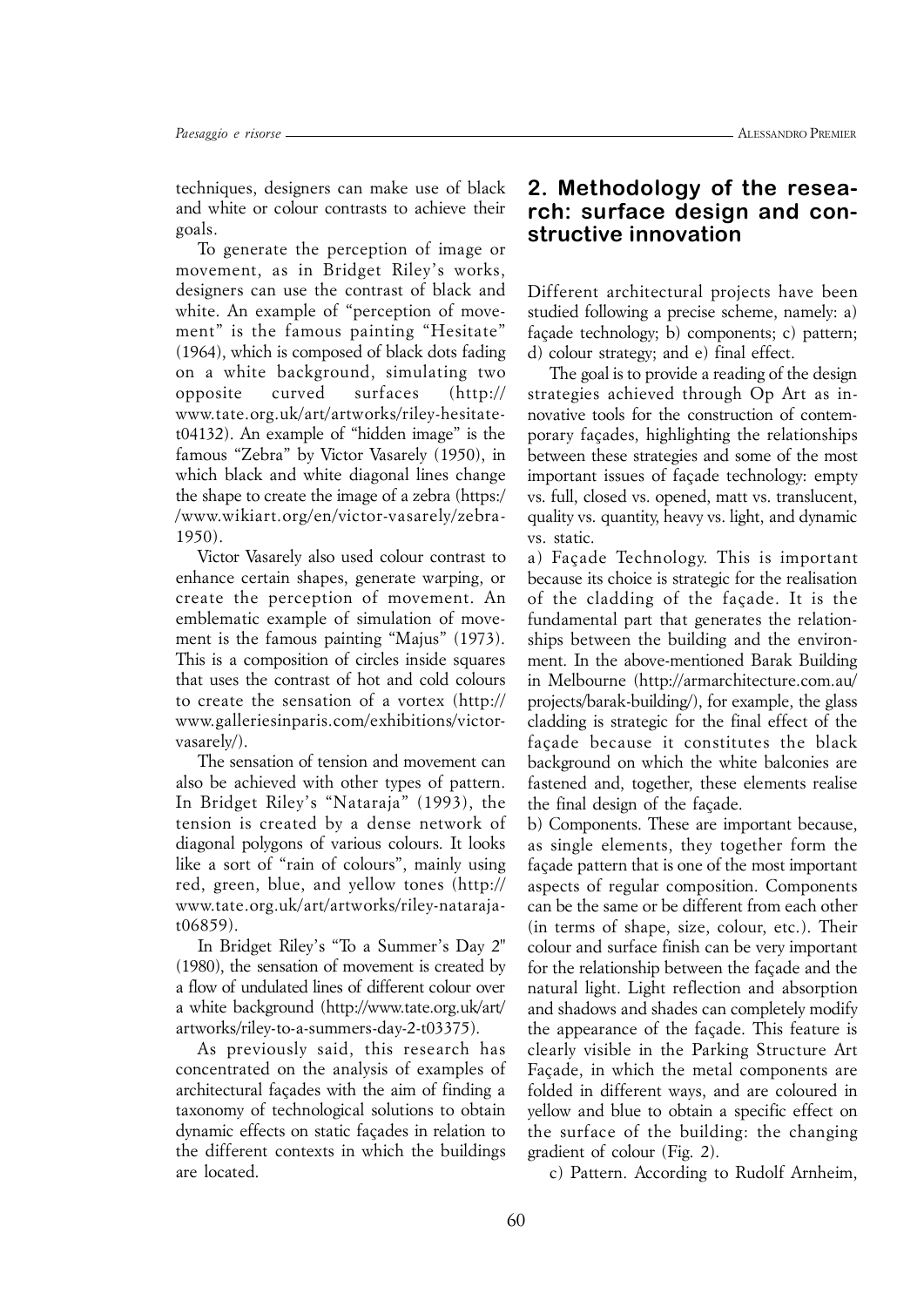*patterns are repetitive models (Arnheim, 1954, p. 45). They are important in art as in architectural design, especially in façade design. They create hierarchies in a composition as well as specific visual effects. In façade design, patterns can be created by the repetition of the components of the façade itself. Sheets and panels of different materials, sizes, and colours constitute the components of a façade cladding, and their combination - the pattern - creates the rhythm. However, windows, too, can constitute the basic element of a pattern. The pattern of the famous Brandhorst Museum in Munich is composed of thin ceramic tubes overlapping to a metal cladding: the tubes are in different colours, defining a very dense rhythm that is in contrast with the continuous glazing that divides the façade in two parts (Fig. 3).*

*d) Colour strategy. Johannes Itten's colour theory remains invaluable in the study of the colour strategies used by artists or architects. The "seven colour contrasts" can be employed to enhance a building in its context, or to accentuate certain parts of it, whilst colour agreements (or chords) can be used to harmonise it within its context. Both are used to create specific graphic or artistic effects on the façade, the latter being what we are trying to describe in this paper. Colour is the most important feature of a static façade with dynamic effect, because the effect is mainly generated through colour. In all the buildings we have analysed, colour is strategic. For example, in the case of the Prairiefire Museum, the colours of metal sheets and dichroic glass panels are calibrated to reproduce the appearance of fire [\(http://www.vernerjohnson.com/](http://www.vernerjohnson.com/) portfolio/prairiefire/).*

*e) Final effect. This is what we perceive when looking at the building. Visual perception in architecture is determined by different variables that may include the weather conditions (especially light conditions), the point of view of the observer, the mental conditions of the observer (induced interpretation vs. solipsistic interpretation), etc. All the buildings we have analysed seem to take advantage of these aspects. In a certain way, the final effect is not*

*only the sum of parameters a, b, c, and d, but also what the building can produce in the mind of the observer: in this sense, this reading has the ambition to represent an average vision of the actual situation.*

*According to these strategic parameters, we have presented the results of our research in the form of a taxonomy of technological solutions for achieving a dynamic effect on static façades.*

# **3. Results: taxonomy of technological solutions**

*The study of the case studies, following the parameters previously described, has led to the identification of 8 different strategies used by designers to obtain specific dynamic effects on static façades. We may say that these strategies can be used in both 2D and 3D façades where the complexity of the form is another issue that affects the overall design and perception of the building itself.*

*The identified chromatic strategies are:*

*No. 1: images created by contrast of black and white or light and dark;*

*No. 2: sensations created by contrast of black and white or light and dark;*

*No. 3: tension generated by colour contrasts; No. 4: figures created by colour contrasts;*

*No. 5: contrasts created by variation of lightness and saturation;*

*No. 6: changes of colour gradient made with elements of different shape;*

*No. 7: tension created by particular shapes combined together;*

*No. 8: movement simulated by gradient of reflection.*

*Each strategy is described below, together with an example of a building compared to a significant work of Op Art.*

#### **3.1 Strategy No. 1: images created by contrast of black and white or light and dark**

*This is the typical solution inspired by Op Art. Black and white patterns or lines are used to*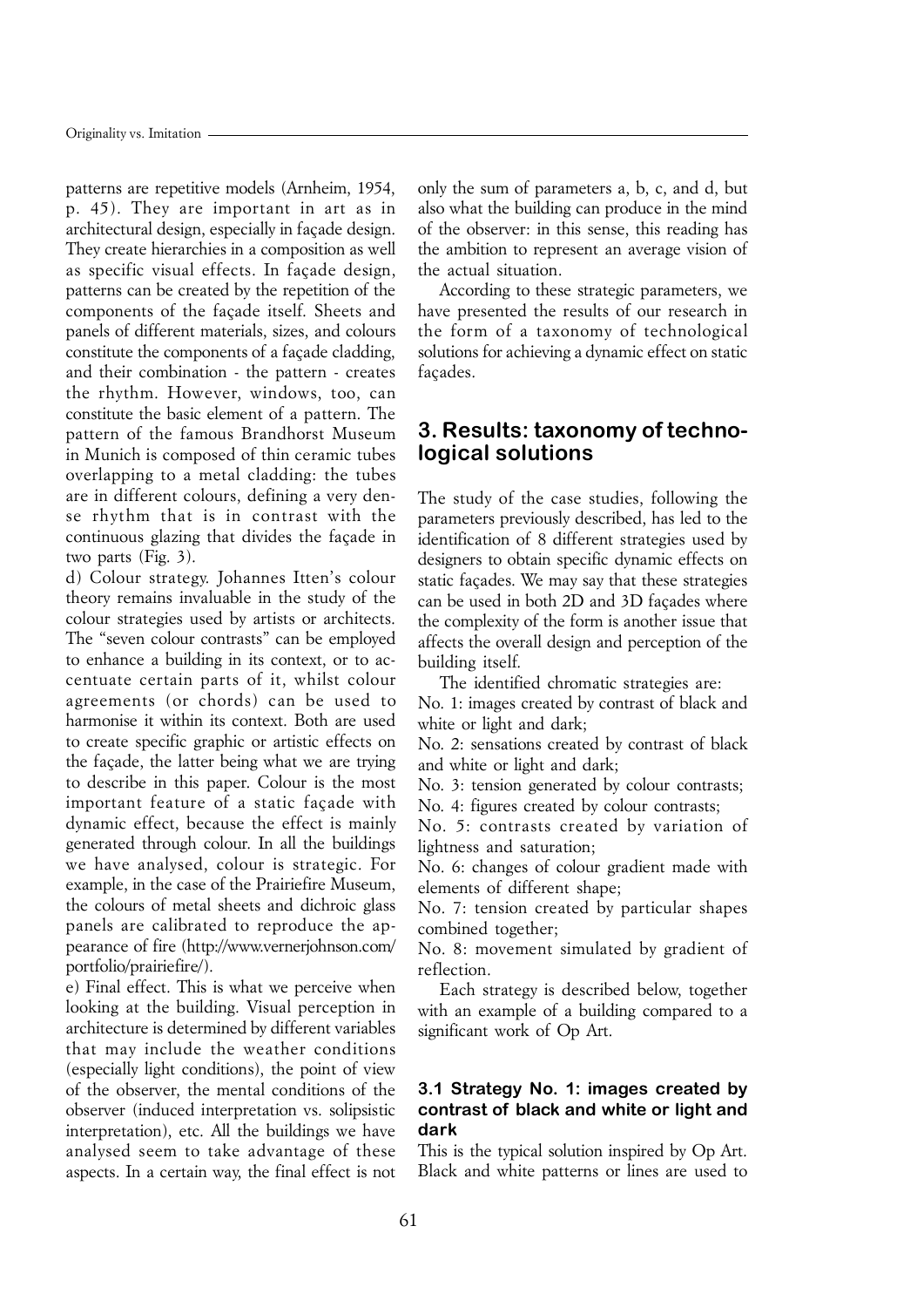*create drawings and images. The façades are composed of panels, fins, or louvers shaped so as to create large hidden images on the external surface. An example in which we can find this technique is the so-called Barak Building in Melbourne, AU (2015), designed by ARM Architecture. The peculiarity of this building is the face-façade: the face of William Barak is represented on the south-east façade of the building. The image on the façade is realised with white panels bolted onto black balcony slabs ([http://armarchitecture.com.au/](http://armarchitecture.com.au/is) projects/barak-building/). The panels (up to 6 meters long and 2 meters high) are an engineered surfboard-like composite material 140 mm thick: a PET foam core with fibre mesh and vinyl-ester external coating. The panels are white, and are superimposed onto the glass envelope. From a certain distance the glass envelope is perceived as black. Thus, the scheme is of an image created by the contrast of black and white lines, exactly as in the black and white works of Bridget Riley or Victor Vasarely ([https://www.wikiart.org/en/victor](https://www.wikiart.org/en/victor-)vasarely/zebra-1950). From an architectural point of view, we can refer to this as a contrast between empty parts and full parts.*

#### **3.2 Strategy No. 2: sensations created by contrast of black and white or light and dark**

*We may find this solution, for example, in perforated or laser cut claddings. A typical example is that of the Bent Façade in Amsterdam (2012). The façade was designed by Chris Kabel for a residential building, designed by the architectural firm Abbink X de Haas, in the centre of Amsterdam. The external cladding is composed of aluminium plates perforated by use of a special punch that folds the cut plate upwards or downwards. The small bent hexagonal surface may reflect light or create shadow. This "pointillist" technique enables the creation of drawings on the metal plates while avoiding the high costs of laser cutting technologies (Fig. 1).*

#### **3.3 Strategy No. 3: tension generated by colour contrasts**

*We can find this solution on the façade of the lobby of the Prairiefire Museum, the American Museum of Natural History designed by Verner-Johnson Architects located in Overland Park, KS, USA (2014). The "fire effect" is created by the colour contrast in the pattern of the cladding. The panels of dichroic glass are yellow, green, and orange, whilst the metal cladding is gold and purple. The tones change according to the weather conditions and the point of view of the observer. The final effect is generated by the contrast of hot and cold colours (<http://www.vernerjohnson.com/> portfolio/prairiefire/). The composition of the lobby's façade again recalls Bridget Riley's works of the nineteen-nineties (http:// www.tate.org.uk/art/artworks/riley-natarajat06859). The trapezoidal panels in different colours are positioned vertically rather than diagonally, but the effect is vibrant and very similar.*

#### **3.4 Strategy No. 4: figures created by colour contrasts**

*Through colour contrast, particular shapes and figures can be created on a building's façade.*



**Fig.1** Bent Façade in Amsterdam by Chris Kabel (2012). Photo © Hans Peter Föllmi for IC4U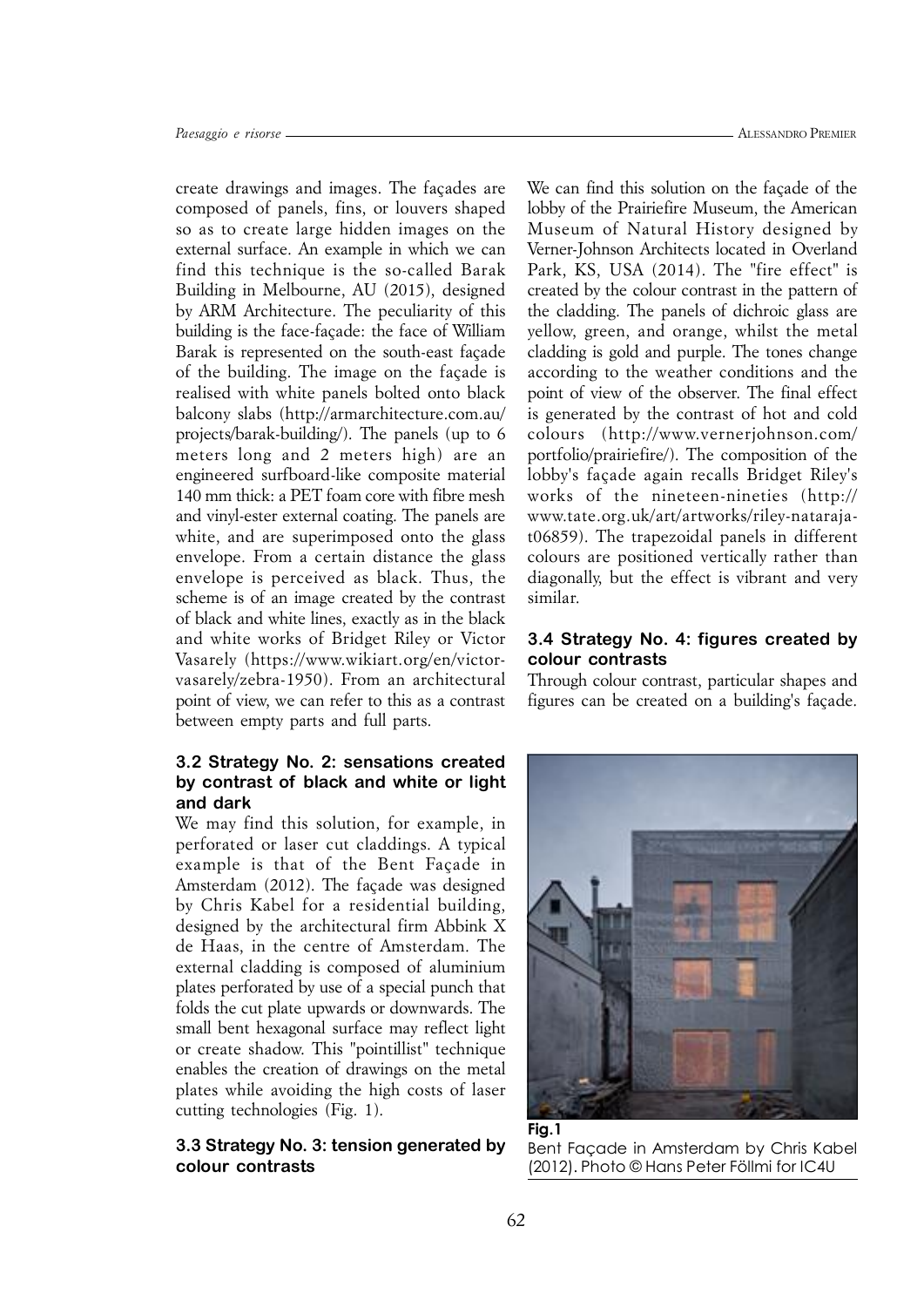*An emblematic example of this is the Parking Structure Art Façade designed by Urbana Studio, located in Indianapolis, USA (2014) (Fig. 2). The façade is clad in bent metal plates coloured in yellow and blue. Looking at the façade from a frontal position, the observer may perceive flowing figures generated by the contrast of blue and yellow elements (the contrast of pure colours). From a chromatic point of view, the colour scheme is relatively simple since the west side has a deep blue colour and the east side has a golden yellow colour. The different angle of the panels is sufficient in itself to create the illusion of other shades. To achieve the desired effect, the designers had to work on the repeatability of the pattern or through combinations of it that allowed them to create the right alternation, necessary for the same perception from various angles (Fig. 2).*

#### **3.5 Strategy No. 5: contrasts created by variation of lightness and saturation**

*The effect of a vibrating surface can also be obtained by using elements with colours of different levels of lightness and saturation. An example of this is the Brandhorst Museum in Munich by Sauerbruch Hutton Architects (2009). The façade is clad with thin ceramic tubes of different colours positioned very close to each other: the effect is of a vibrant surface. The difference in lightness and saturation of*

*colour is not only between the single tubes of the façade but between the basement, the crown of the building, and the taller volume (Fig. 3).*

## **3.6 Strategy No. 6: changes of colour gradient made with elements of different shape**

*An undulating pattern can be used to obtain this effect. We may see this on the façade of the Research Laboratory in Groningen (NL) designed by UNStudio (2008). The grey metal cladding composed of regular elements can be curved to obtain a vibrant effect on the surface of the façade. The lower part that remains can be coloured so as to create a chromatic shift between two colours (in this case, between green and yellow). In this building, this is an original solution to highlight an important architectural problem: the corner solution (<https://www.unstudio.com/en/page/3203/> research-laboratory).*

#### **3.7 Strategy No. 7: tension created by particular shapes combined together**

*A specific façade pattern can be designed to create an effect of tension, as in some famous works of Op Art, despite being static. An example of this technique is the façade of the Richard Desmond Children's Eye Centre of Moorfields Eye Hospital in London, designed by Penoyre & Prasad and Lightscape Projects*



**Fig. 2** Parking Structure Art Façade in Indianapolis by Urbana Studio (2014). Photo © Serge Hoeltschi



Brandhorst Museum in Munich by Sauerbruch-Hutton (2009). Photo © Alessandro Premier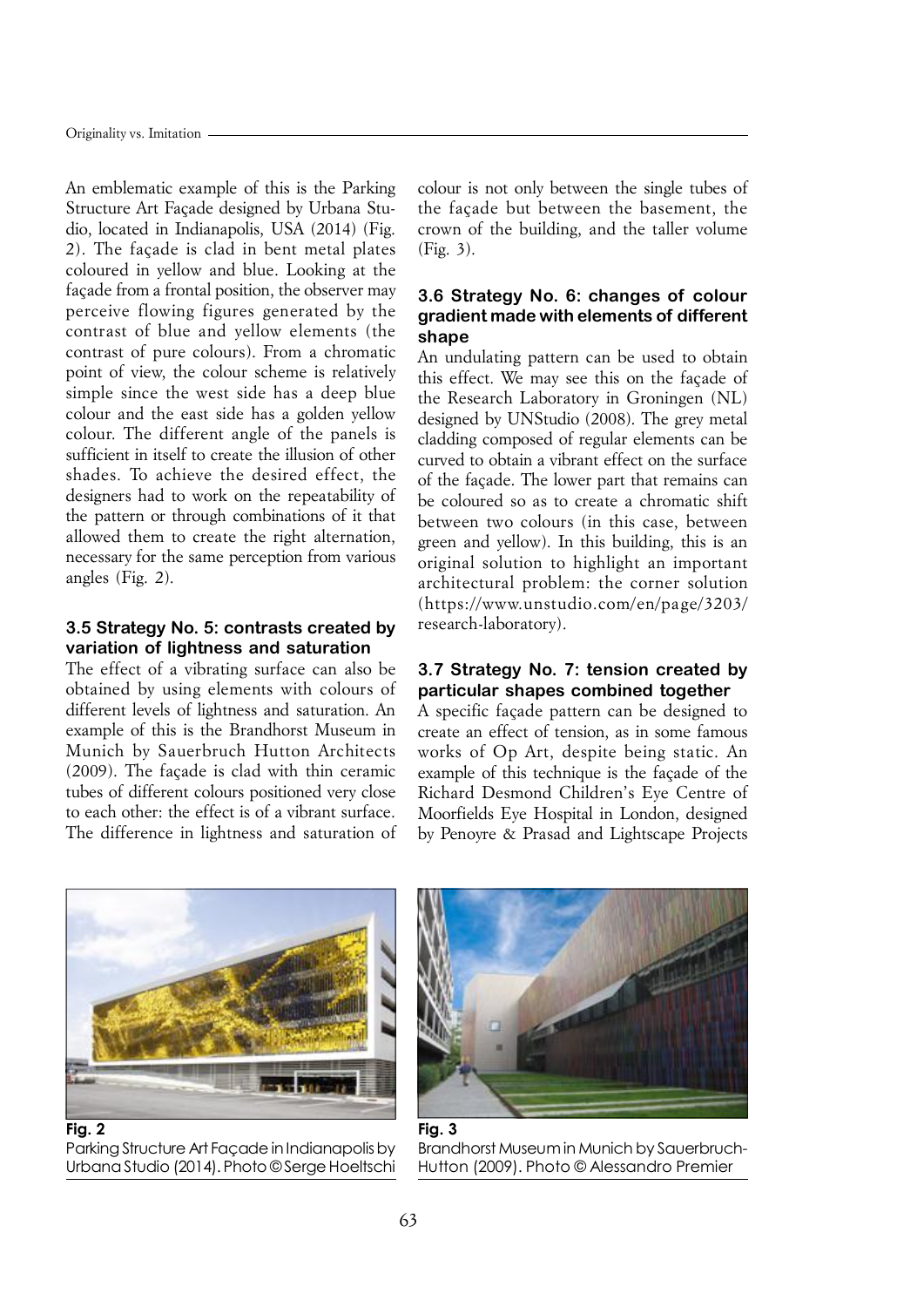*(2009). The glass façade is protected from the sun by a construction made of stainless steel cables and apparently freely placed folded aluminium plates. The aluminium plates change in the light in accordance with the architects' plans, creating a sensation of tension in the façade: they look like the distribution of stresses in a static scheme. Coloured lighting draws attention to the façade at night (http:// it.archello.com/en/project/richard-desmondchildren%e2%80%99s-eye-centre). The glazing of the façade becomes the background of the work of art. There is a strong contrast between translucent parts and opaque parts, and the volumetric window is the element that breaks the pattern continuity.*

#### **3.8 Strategy No. 8: movement simulated by gradient of reflection**

*We may find this solution when architects use mirror claddings or highly reflective claddings. The effect is amplified by a mirco-3D surface with different angles of reflection. The effect is also amplified in the presence of water. In fact, we may frequently find this strategy in waterfront design. An example is the great ceiling of the B Pavilion at Genoa Fair (Italy), designed by Atelier Jean Nouvel (2009). The ceiling is made of undulated metal. Light and the movement of water are reflected on the ceiling, creating a continuous sensation of movement on the surface (http:// [www.archilovers.com/projects/11419/padiglione](http://www.archilovers.com/projects/11419/padiglione-)b-fiera-genova.html). In this case, not only is there the sensation of movement produced by the art design of the architect, but we can also find a strong relationship between the surface of the building and the environment in which it is located.*

# **4. Conclusions**

*It seems that design strategies to create a static façade with dynamic effect can be inferred from works of Op Art from the Twentieth Century. They consist of reproducing designs using pattern and light-and-dark contrasts, but also* *ALESSANDRO PREMIER*

*of creating very strong colour contrasts that give a sensation of movement, tension, or create specific images, patterns, and drawings. From a constructive point of view, static façades are less complex than dynamic façades. They have static elements that compose the façade claddings. There may be a lower technological content, but there must be more design content, especially in terms of ideas, concept, experimentation with architectural composition and combination of cladding elements, and a deep expertise in the use of colour, texture, and pattern. The final result can actually be more complex than that of a dynamic façade. We have also seen that all the architectural elements of the façade, combined together, coincide to create the final result, including the opaque parts, glazing, shading elements, claddings of different shapes and size, the crowning, the basement, etc. In general, we can confirm once again, looking at this kind of architectural solution, the contemporary desire to oppose static things and play to the flux of our liquid society.*

 $\Box$ 

#### *Sommario*

*Dinamicità, fluidità e continuo cambiamento sono caratteristiche tipiche della nostra società contemporanea. L'architettura riflette questi caratteri nelle facciate, attraverso superfici cangianti e dinamiche. Alcune tipologie di facciata perseguono questi obiettivi pur essendo realizzate mediante componenti statiche. Si parla quindi di facciate statiche ad effetto dinamico. La progettazione di queste facciate sembra ispirarsi all'arte Optical (OP Art) sviluppatasi perlopiù negli anni Sessanta del Novecento. Questa ricerca, attraverso un'indagine sostenuta su un congruo numero di casi studio, ha individuato 8 strategie diverse utilizzate da progettisti internazionali per raggiungere gli obiettivi prefissati: creare sensazioni di tensione, movimento, immagini nascoste, pattern vibranti, rigonfiamenti o deformazioni. Tali obiettivi sono raggiunti mediante l'opportuno accostamento di particolari soggetti astratti o sfruttando contrasti cromatici che si traducono, nella costruzione di manufatti edilizi, nell'accostamento di elementi architettonici caratterizzati da particolari forme o colori. Il paesaggio contemporaneo è così "frequentato" da figure iconiche sempre molto discusse o discutibili ma che rappresentano il continuo cambiamento della nostra società liquida occidentale.*